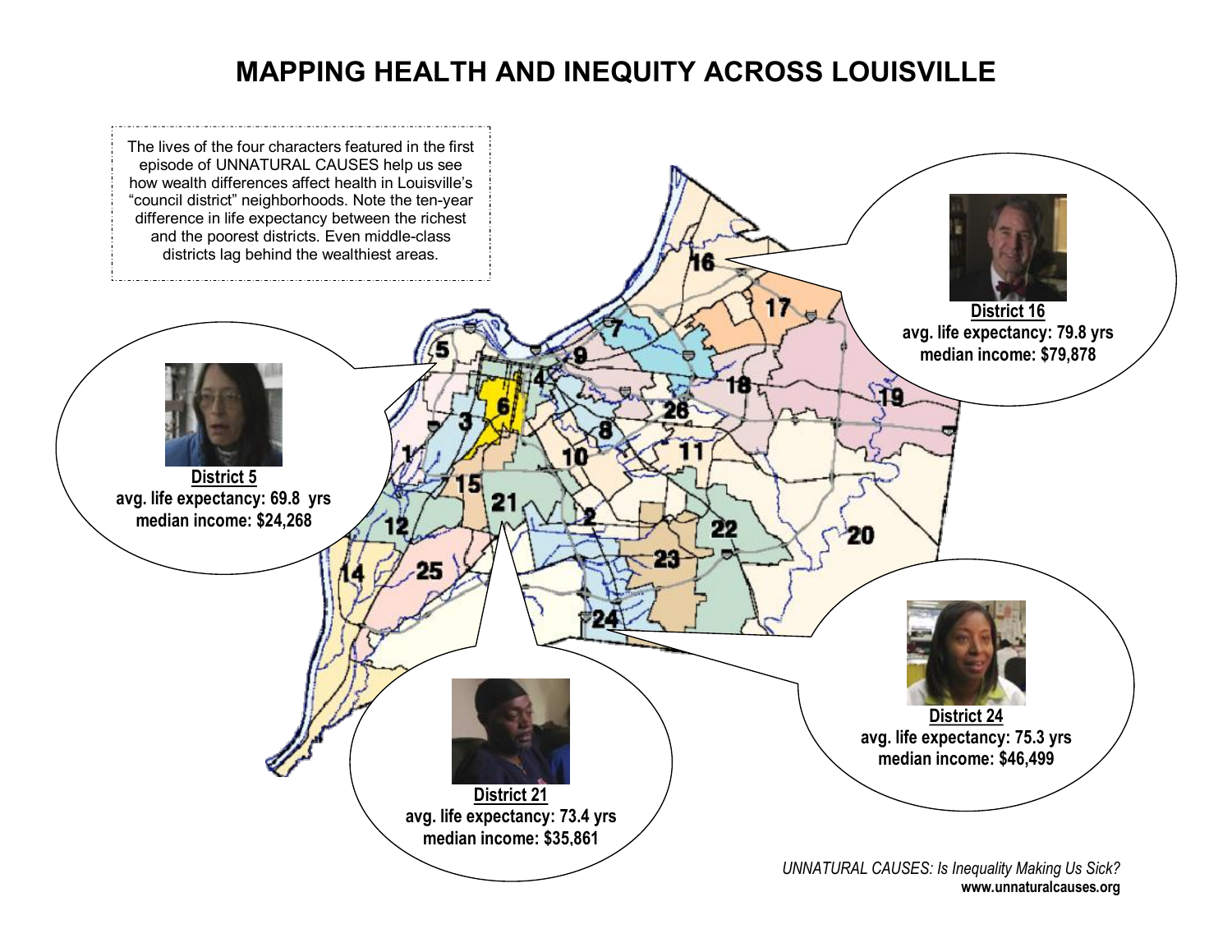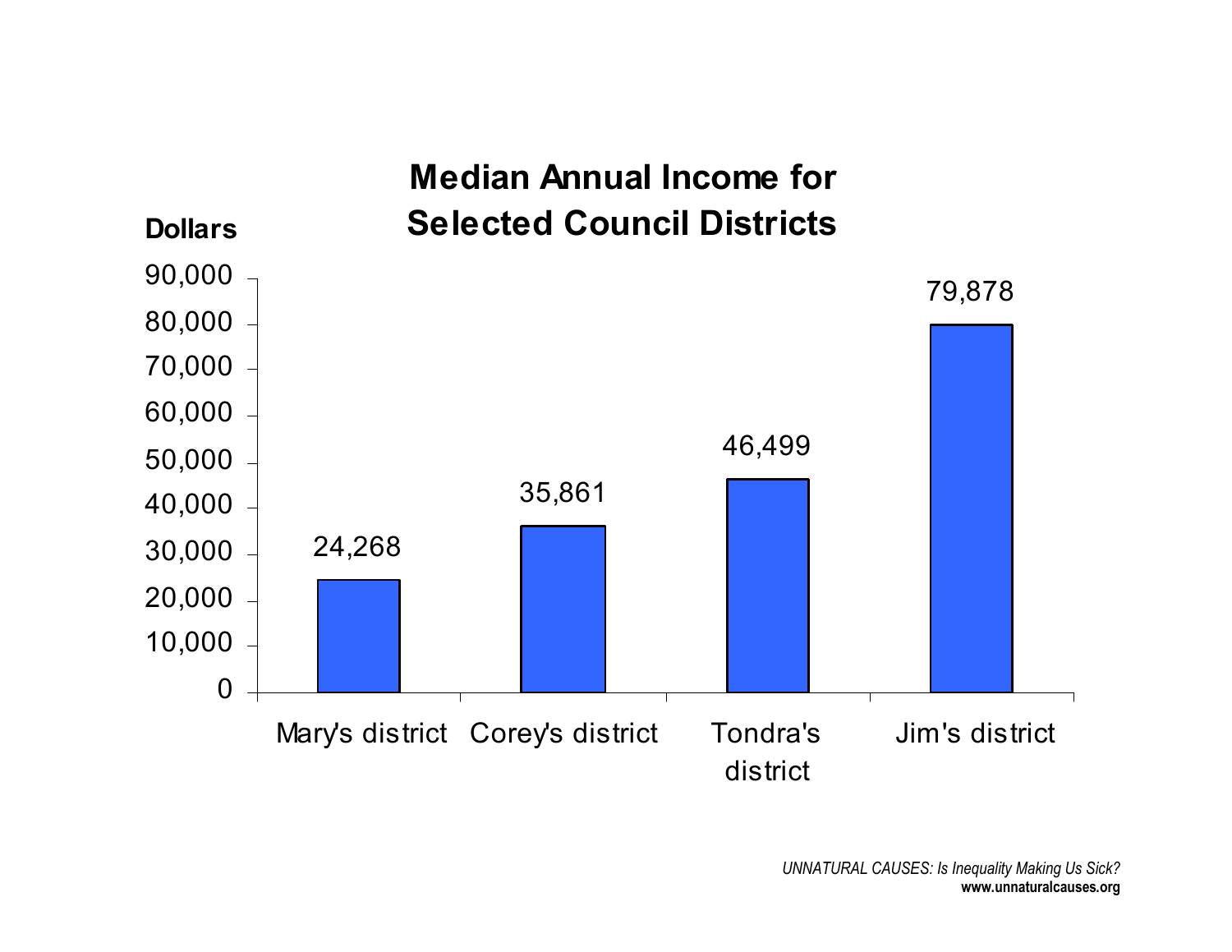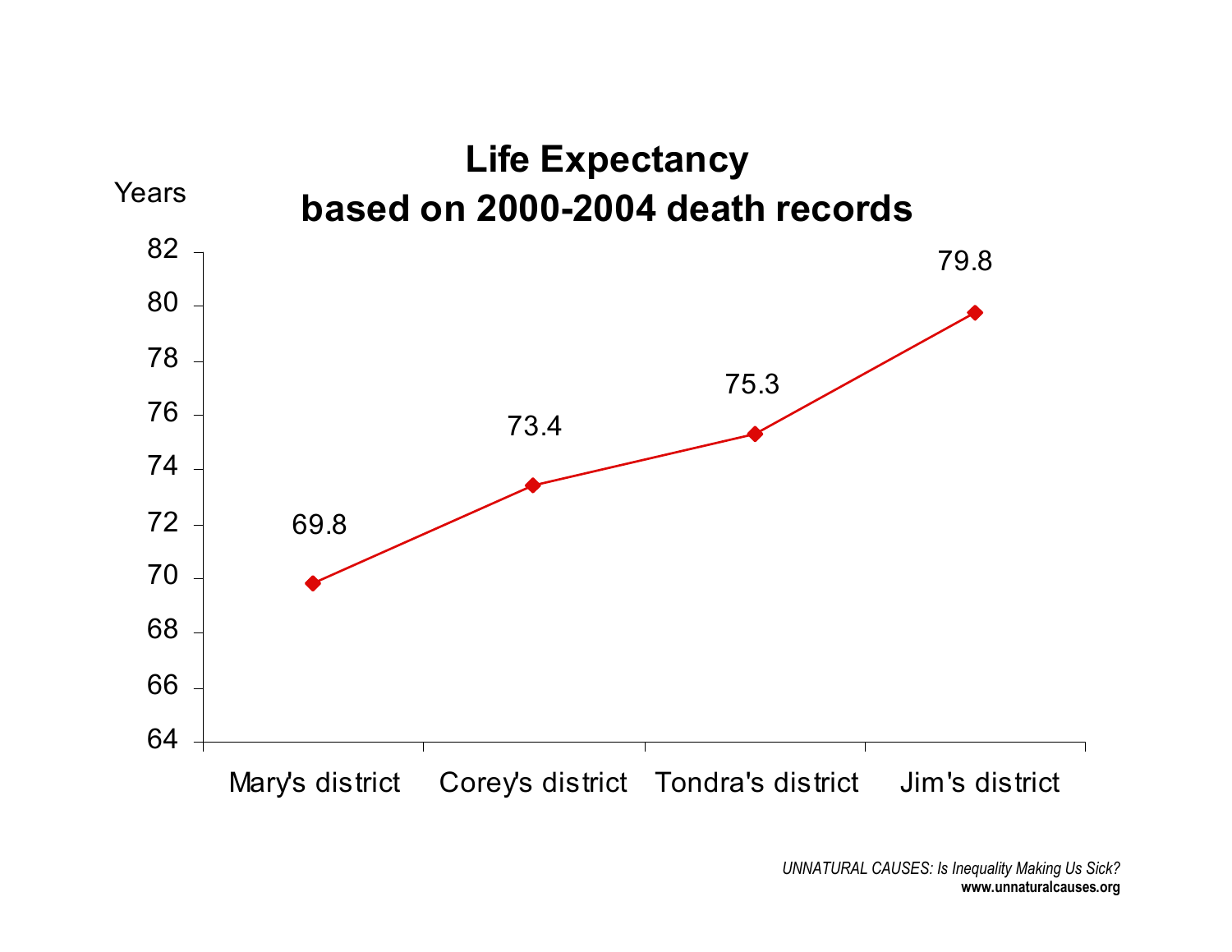## **Infant mortality 20012003 Louisville public health data**

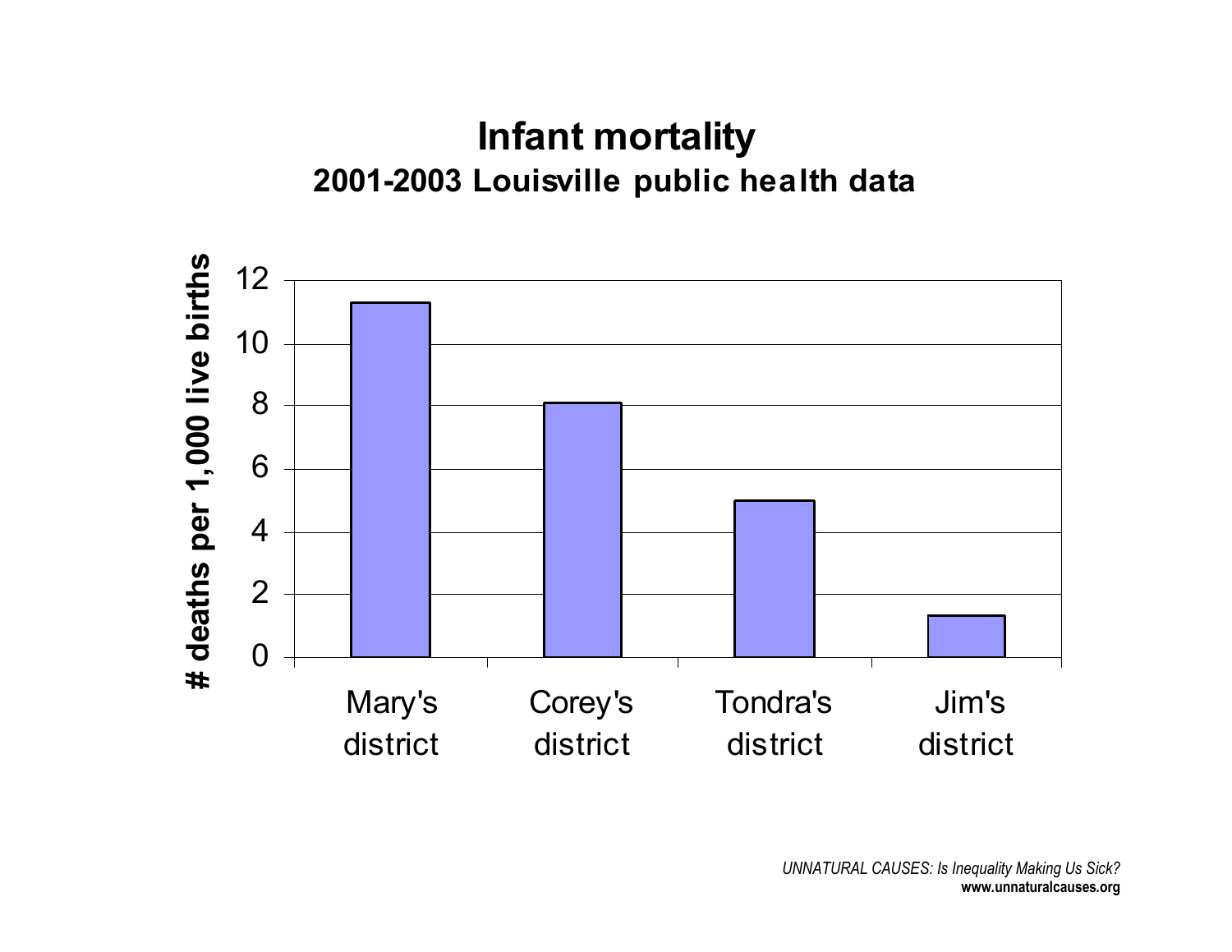